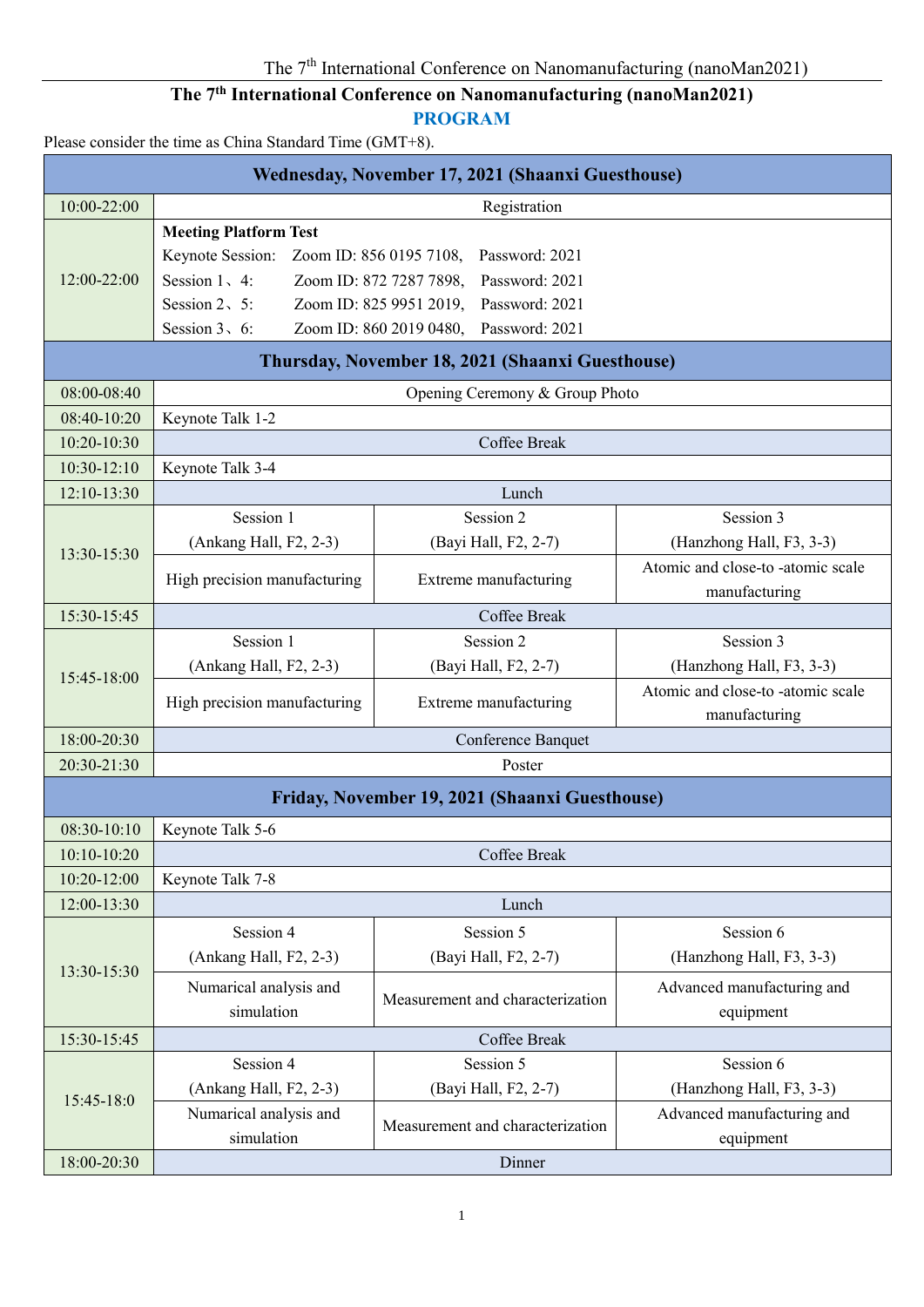| <b>Keynote Session</b> |                                                                         |                            |                                                                           |  |  |  |
|------------------------|-------------------------------------------------------------------------|----------------------------|---------------------------------------------------------------------------|--|--|--|
|                        | (Xianyang Hall, F2, 2-1)                                                |                            |                                                                           |  |  |  |
|                        | Zoom ID: 856 0195 7108                                                  |                            |                                                                           |  |  |  |
|                        | Password: 2021                                                          |                            |                                                                           |  |  |  |
|                        | https://www.zoom.com/j/85601957108?pwd=UWc4VEcvSVhqeEZGeUtaTDNaME1iZz09 |                            |                                                                           |  |  |  |
|                        |                                                                         |                            | Opening Ceremony & Group Photo                                            |  |  |  |
|                        |                                                                         | Chair: Prof. Weizheng Yuan |                                                                           |  |  |  |
|                        | 08:00-08:40                                                             | Prof. Dongming Guo         |                                                                           |  |  |  |
|                        |                                                                         | Prof. Zhuangde Jiang       |                                                                           |  |  |  |
|                        |                                                                         | Prof. Jinsong Wang         |                                                                           |  |  |  |
|                        |                                                                         | Chair: Prof. Weizheng Yuan |                                                                           |  |  |  |
| 18 <sup>th</sup>       | 08:40-09:30                                                             | Keynote 1                  | Prof. Zhuangde Jiang, Xi'an Jiaotong University (China)                   |  |  |  |
|                        | 09:30-10:20                                                             | Keynote 2                  | Prof. Kazuto Yamauchi, Osaka University (Japan)                           |  |  |  |
|                        | 10:20-10:30                                                             | Coffee Break               |                                                                           |  |  |  |
|                        | Chair: Prof. Ryutaro Maeda                                              |                            |                                                                           |  |  |  |
|                        | 10:30-11:20                                                             | Keynote 3                  | Prof. Kenneth Dowson, University College Dublin (Ireland)                 |  |  |  |
|                        | $11:20-12:10$                                                           | Keynote 4                  | Prof. Jianrong Tan, Zhejiang University (China)                           |  |  |  |
|                        | 12:10-13:30                                                             |                            | Lunch                                                                     |  |  |  |
|                        | Grand Ballroom; Zoom ID: 856 0195 7108, Password: 2021                  |                            |                                                                           |  |  |  |
|                        |                                                                         |                            | Chair: Prof. Ning He                                                      |  |  |  |
|                        | 08:30-09:20                                                             | Keynote 5                  | Prof. Jianbin Luo, Tsinghua University (China)                            |  |  |  |
|                        | 09:20-10:10                                                             | Keynote 6                  | Prof. Duncan McFarlane, Cambridge University (UK)                         |  |  |  |
| 19 <sup>th</sup>       | 10:10-10:20                                                             | Coffee Break               |                                                                           |  |  |  |
|                        |                                                                         |                            | Chair: Prof. Wei Gao                                                      |  |  |  |
|                        | $10:20 - 11:10$                                                         | Keynote 7                  | Prof. Honglong Chang, Northwestern Polytechnical University (China)       |  |  |  |
|                        | $11:10-12:00$                                                           | Keynote 8                  | Prof. M. Alkan Donmez, National Institute of Science and Technology (USA) |  |  |  |
|                        | 12:00-13:30                                                             |                            | Lunch                                                                     |  |  |  |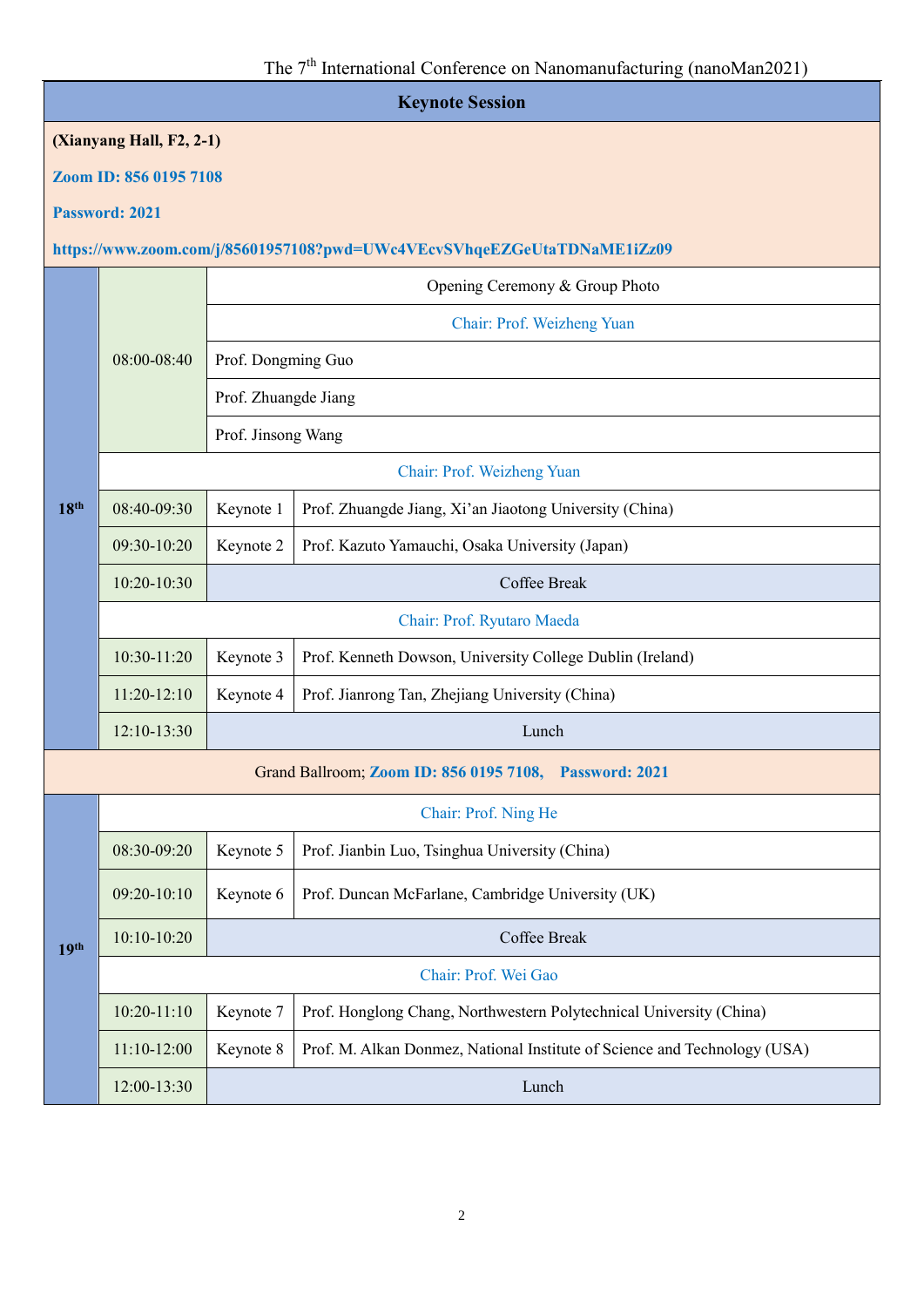|                                     | <b>Session 1</b>                                                        |         |                                                                                                                                                                                     |  |  |  |
|-------------------------------------|-------------------------------------------------------------------------|---------|-------------------------------------------------------------------------------------------------------------------------------------------------------------------------------------|--|--|--|
| <b>High precision manufacturing</b> |                                                                         |         |                                                                                                                                                                                     |  |  |  |
|                                     | (Ankang Hall, F2, 2-3)<br>Zoom ID: 872 7287 7898<br>Password: 2021      |         |                                                                                                                                                                                     |  |  |  |
|                                     | https://www.zoom.com/j/87272877898?pwd=NG8vUjROaThMQVIOa01aWFhHWU94UT09 |         |                                                                                                                                                                                     |  |  |  |
|                                     | Chair: Ryutaro Maeda / Youjian Song                                     |         |                                                                                                                                                                                     |  |  |  |
|                                     | 13:30-14:00                                                             | Invited | Multi-scale surface structuring of hard-brittle materials                                                                                                                           |  |  |  |
|                                     |                                                                         | Talk 1  | Prof. Jiwang Yan, Keio University (Japan)                                                                                                                                           |  |  |  |
|                                     | 14:00-14:15                                                             | $O-01$  | Study on superfinishing of single crystal Lu2O3 by CeO2 slurry<br>Ze Liu, Tianjin University                                                                                        |  |  |  |
|                                     | 14:15-14:30                                                             | $O-02$  | Inner surface polishing of capillary tube utilizing magnetic compound fluid (MCF) under rotary magnetic<br>field<br>Yufeng Xue, South University of Science and Technology of China |  |  |  |
|                                     | 14:30-14:45                                                             | $O-03$  | Cutting force in elliptical vibration cutting of micro/nano-structured surfaces<br>Yang Yang, Harbin Institute of Technology, Shenzhen                                              |  |  |  |
|                                     | 14:45-15:00                                                             | $O-04$  | Electrochemical machining of micro tungsten rods using stratified electrolyte<br>Yanan Liang, Southern University of Science and Technology                                         |  |  |  |
|                                     | 15:00-15:15                                                             | $O-05$  | Ultra-precision machining of the polygonal Fresnel lens structure array of large roller mold<br>Songtao Meng, Guangdong University of Technology                                    |  |  |  |
|                                     | 15:15-15:30                                                             | $O-06$  | The Deformation Pattern of Aluminum Nitride Ceramics under Nanoscratching<br>Honggang Li, Dalian University of Technology                                                           |  |  |  |
|                                     | 15:30-15:45                                                             |         | <b>Coffee Break</b>                                                                                                                                                                 |  |  |  |
|                                     | Chair: Yongda Yan / Min Lai                                             |         |                                                                                                                                                                                     |  |  |  |
| 18 <sup>th</sup>                    | 15:45-16:15                                                             | Invited | Ultra-Precision Machining of Hybrid Optical Surfaces                                                                                                                                |  |  |  |
|                                     |                                                                         | Talk 2  | Prof. A. Senthil Kumar, National University of Singapore (Singapore)                                                                                                                |  |  |  |
|                                     | 16:15-16:30                                                             | $O-07$  | Mechanism study of etching orientation during isotropic etching polishing of metals<br>Rong Yi, Southern University of Science and Technology                                       |  |  |  |
|                                     | 16:30-16:45                                                             | $O-08$  | An exploratory study on the service life of magnetic compound fluid slurry<br>Jibo Gao, Lanzhou University of Technology                                                            |  |  |  |
|                                     | 16:45-17:00                                                             | $O-09$  | Fundamental investigation of ultraprecision aspheric machining with straight cutting edge diamond tools<br>Linhe Sun, Southern University of Science and Technology                 |  |  |  |
|                                     | 17:00-17:15                                                             | $O-10$  | Study on effect of slurry flows on shear-thickening polishing in constrained channel<br>Qilin Zeng, Dalian University of Technology                                                 |  |  |  |
|                                     | 17:15-17:30                                                             | $O-11$  | Spindle-less vibration-servo grinding of brittle materials<br>Fang Han, Zhejiang University                                                                                         |  |  |  |
|                                     | 17:30-17:45                                                             | $O-12$  | An environmentally-friendly diamond tool wear suppression method by applying magnetic field in turning<br>ferrous materials<br>Jianpeng Wang, Shenzhen University                   |  |  |  |
|                                     | 17:45-18:00                                                             | $O-13$  | Assessing the quality of polished brittle optical crystal using quasi-Brewster angle technique<br>Chunguang Hu, Tianjin University                                                  |  |  |  |
|                                     | 18:00-20:30                                                             |         | <b>Conference Banquet</b>                                                                                                                                                           |  |  |  |
|                                     | 20:30-21:30                                                             |         | Poster                                                                                                                                                                              |  |  |  |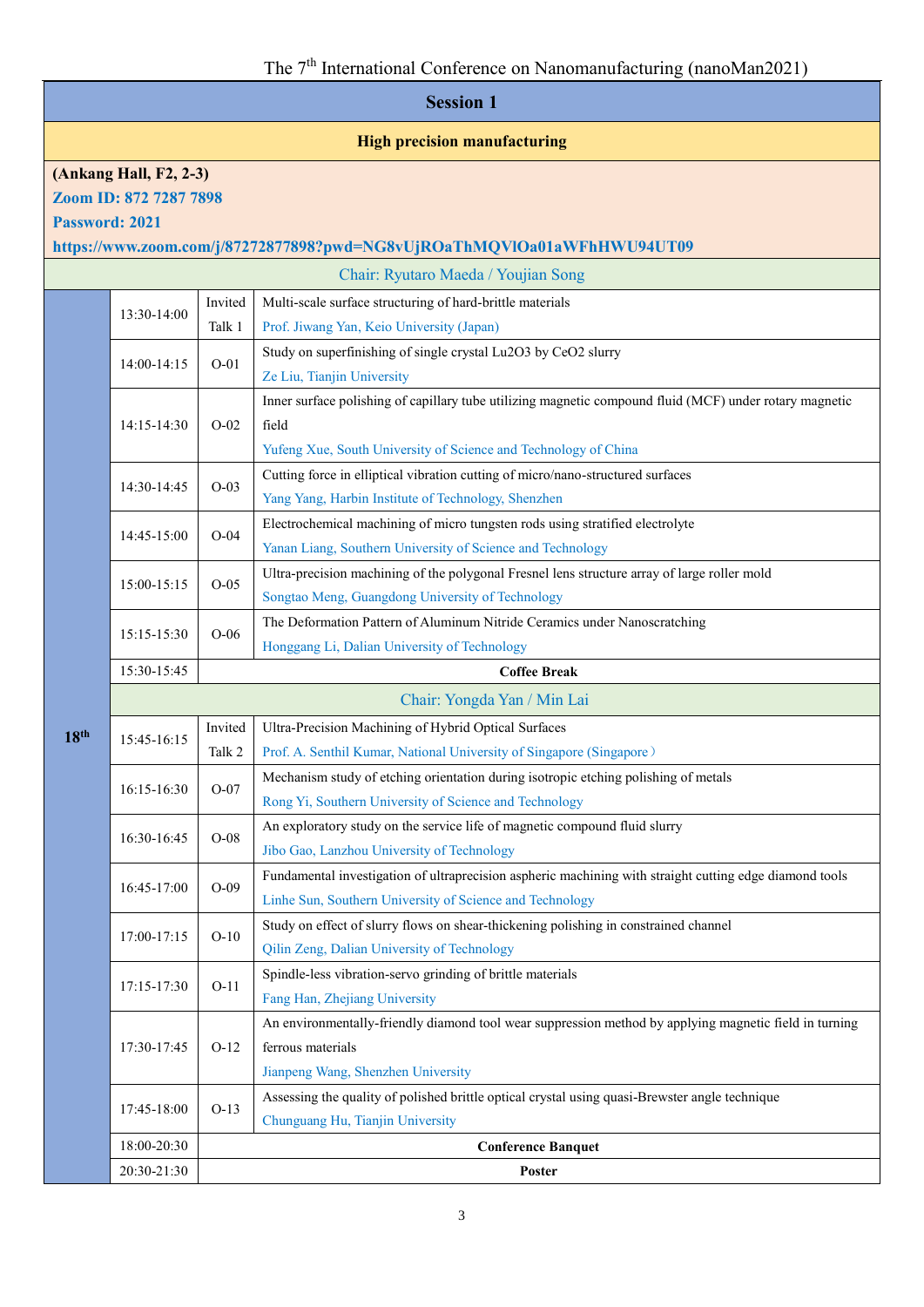| <b>Session 2</b> |                                |         |                                                                                                          |                                                                                         |  |  |  |
|------------------|--------------------------------|---------|----------------------------------------------------------------------------------------------------------|-----------------------------------------------------------------------------------------|--|--|--|
|                  | <b>Extreme manufacturing</b>   |         |                                                                                                          |                                                                                         |  |  |  |
|                  | (Bayi Hall, F2, 2-7)           |         |                                                                                                          |                                                                                         |  |  |  |
|                  | Zoom ID: 825 9951 2019         |         |                                                                                                          |                                                                                         |  |  |  |
|                  | Password: 2021                 |         |                                                                                                          |                                                                                         |  |  |  |
|                  |                                |         | https://www.zoom.com/j/82599512019?pwd=YXJLcSt1bG4weCthSkhXcjVsNThGdz09                                  |                                                                                         |  |  |  |
|                  |                                |         | Chair: Chengwei Kang / Shuming Yang                                                                      |                                                                                         |  |  |  |
|                  | 13:30-14:00                    | Invited | Ultrashort Lasers towards Ultraprecision in Instrumentation and Microfabrication                         |                                                                                         |  |  |  |
|                  |                                | Talk 3  | Prof. Seung-Woo Kim, Korea Advanced Institute of Science and Technology (South Korea)                    |                                                                                         |  |  |  |
|                  | 14:00-14:30                    | Invited | Ultra-precision Machining of Discontinuous Microstructures on Monolithic Surface                         |                                                                                         |  |  |  |
|                  |                                | Talk 4  | Dr. Kui Liu, Singapore Institute of Manufacturing Technology (Singapore)                                 |                                                                                         |  |  |  |
|                  |                                |         | A novel method for ruling the micro groove array on three-axis ultra-precision machine tool              |                                                                                         |  |  |  |
|                  | 14:30-14:45                    | $O-01$  | Zaozao Chen, Shanghai Jiao Tong University                                                               |                                                                                         |  |  |  |
|                  |                                |         | Self-aligned laser-induced periodic surface structure for uniform infinitely large-area nanopatterning   |                                                                                         |  |  |  |
|                  | 14:45-15:00                    | $O-02$  | Jiaxu Huang, Southern University of Science and Technology                                               |                                                                                         |  |  |  |
|                  |                                |         | High precision machining of micro-pyramid array of electroless Ni-P plating based on relative tool       |                                                                                         |  |  |  |
|                  | 15:00-15:15                    | $O-03$  | sharpness effect                                                                                         |                                                                                         |  |  |  |
|                  |                                |         | Qian Yu, Beijing Institute of Technology                                                                 |                                                                                         |  |  |  |
|                  | 15:15-15:30                    | $O-04$  | Suppression strategy of micro-waviness error in the ultra-precision parallel grinding                    |                                                                                         |  |  |  |
|                  |                                |         | Shanshan Chen, Xi'an Jiaotong University                                                                 |                                                                                         |  |  |  |
|                  | 15:30-15:45                    |         | <b>Coffee Break</b>                                                                                      |                                                                                         |  |  |  |
|                  | Chair: Qidai Chen / Xinghui Li |         |                                                                                                          |                                                                                         |  |  |  |
| 18 <sup>th</sup> |                                | Invited | Nanoelectrode lithography: modelling, experimental and instrumentation                                   |                                                                                         |  |  |  |
|                  | 15:45-16:15                    | Talk 5  | Prof. Xichun Luo, University of Strathclyde (UK)                                                         |                                                                                         |  |  |  |
|                  | 16:15-16:30                    |         | Recent advancement of multi-jet polishing technology                                                     |                                                                                         |  |  |  |
|                  |                                |         | $O-05$                                                                                                   | Chunjin Wang, The Hong Kong Polytechnic University                                      |  |  |  |
|                  |                                |         |                                                                                                          | Laser-induced microjet-assisted ablation technology for high-precision microfabrication |  |  |  |
|                  | 16:30-16:45                    | $O-06$  | Yang Guo, Southern University of Science and Technology                                                  |                                                                                         |  |  |  |
|                  |                                |         | Study on material removal of Additive Manufacturing Round Bars of Titanium Alloy in Abrasive Flow        |                                                                                         |  |  |  |
|                  | 16:45-17:00                    | $O-07$  | Machining                                                                                                |                                                                                         |  |  |  |
|                  |                                |         | Lan Ding, Dalian University of Technology                                                                |                                                                                         |  |  |  |
|                  |                                |         | Rapid fabrication of surface microstructures on AIN HTCC substrate by chemically assisted laser ablation |                                                                                         |  |  |  |
|                  | 17:00-17:15                    | $O-08$  | Ni Chen, Nanjing University of Aeronautics and Astronautics                                              |                                                                                         |  |  |  |
|                  |                                |         | Fabrication of a variable-line-spacing grating based on the non-orthogonal Lloyd's mirror interferometer |                                                                                         |  |  |  |
|                  | 17:15-17:30                    | $O-09$  | Shusaku Endo, Tohoku university                                                                          |                                                                                         |  |  |  |
|                  |                                |         | Ultra-precision machining of a monolithic freeform multi-reflective system without optical alignment     |                                                                                         |  |  |  |
|                  | 17:30-17:45                    | $O-10$  | Zexiao Li, Tianjin University                                                                            |                                                                                         |  |  |  |
|                  | 18:00-20:30                    |         | <b>Conference Banquet</b>                                                                                |                                                                                         |  |  |  |
|                  | 20:30-21:30                    |         | Poster                                                                                                   |                                                                                         |  |  |  |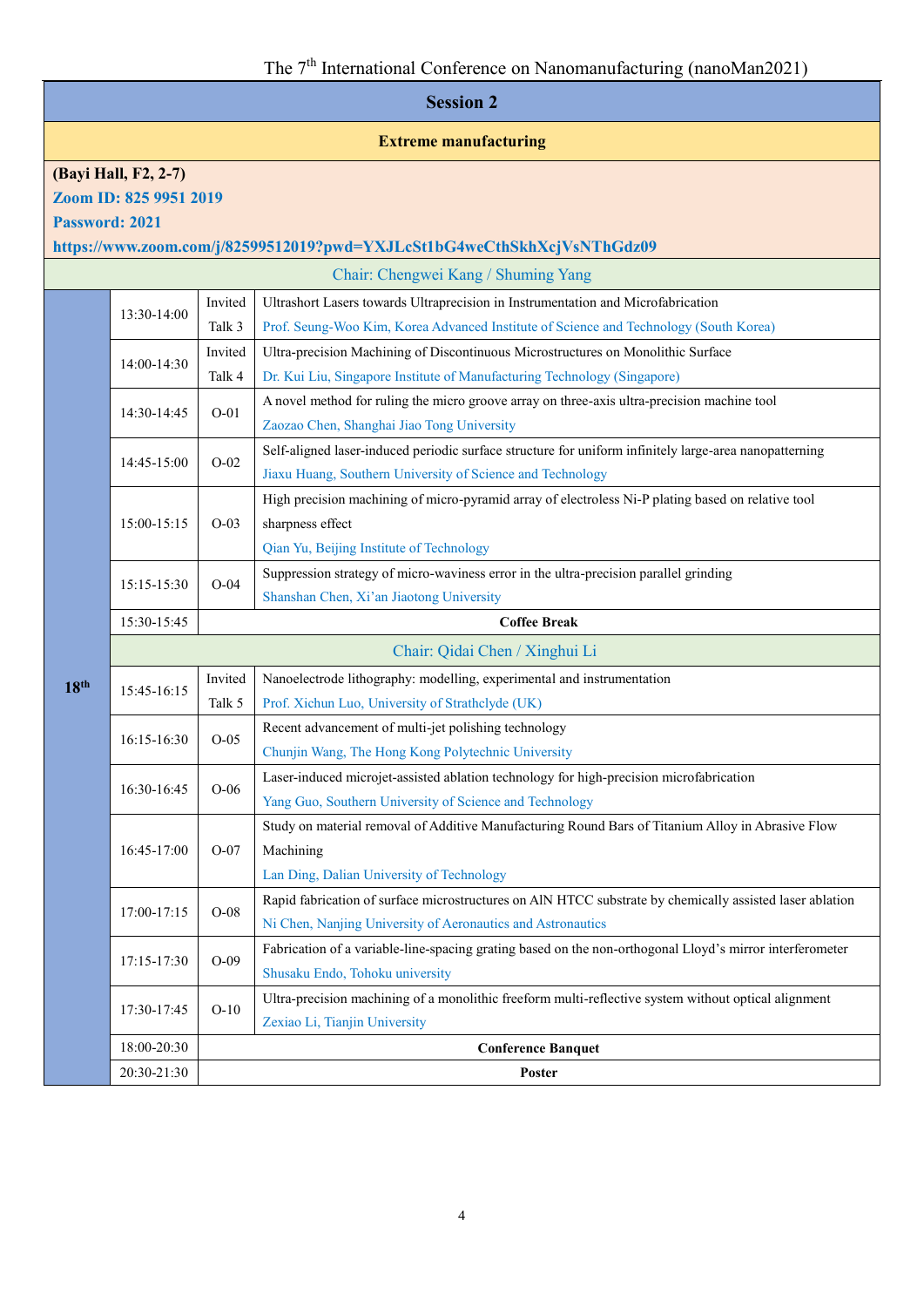#### **Atomic and close-to -atomic scale manufacturing**

# **(Hanzhong Hall, F3, 3-3) Zoom ID: 860 2019 0480**

**Password: 2021**

**18<sup><b>t**</sup>

**https://www.zoom.com/j/86020190480?pwd=YWFySHdzUC8rbGFwVVY2MzBPQ1phUT09**

|  | Chair: Jiang Guo / Shuming Yang |         |                                                                                                             |  |  |
|--|---------------------------------|---------|-------------------------------------------------------------------------------------------------------------|--|--|
|  | 13:30-14:00                     |         | Plasmonic Structures with Atomic Precision and Applications Fabricated Using Collapsible Nano-Fingers       |  |  |
|  |                                 | Invited | Collapsible Nano-Fingers                                                                                    |  |  |
|  |                                 | Talk 6  | Prof. Wei Wu, University of Southern California (USA)                                                       |  |  |
|  |                                 |         | On-machine Measurement of Tool Edge Fine Profileby Detecting Laser Induced Fluorescence of Water-           |  |  |
|  | 14:00-14:30                     | Invited | soluble Cutting Fluid                                                                                       |  |  |
|  |                                 | Talk 7  | Prof. Yasuhiro Takaya, Osaka University (Japan)                                                             |  |  |
|  |                                 |         | Investigation of the capillary performance of nanoporous aluminum braided wick prepared by anodic           |  |  |
|  | 14:30-14:45                     | $O-01$  | oxidation                                                                                                   |  |  |
|  |                                 |         | Fei Gao, South China University of Technology                                                               |  |  |
|  |                                 |         | Highly flexible PU electrospun membrane decorated with CNTs and AgNPs for electromagnetic interference      |  |  |
|  | 14:45-15:00                     | $O-02$  | shielding                                                                                                   |  |  |
|  |                                 |         | Guoxi Luo, Xi'an Jiaotong University                                                                        |  |  |
|  |                                 |         | Recovery of surface topography of cutting-damaged single-crystalline silicon by nanosecond pulsed laser     |  |  |
|  | 15:00-15:15                     | $O-03$  | irradiation                                                                                                 |  |  |
|  |                                 |         | Yingming Ren, Changchun Institute of Optics, Fine Mechanics and Physics, Chinese Academy of Sciences        |  |  |
|  | 15:15-15:30                     |         | Fundamental Research on Isotropic Etching Polishing of High Purity Aluminum                                 |  |  |
|  |                                 | $O-04$  | Zejin Zhan, Southern University of Science and Technology                                                   |  |  |
|  | 15:30-15:45                     |         | <b>Coffee Break</b>                                                                                         |  |  |
|  | Chair: Hui Deng / Xinquan Zhang |         |                                                                                                             |  |  |
|  | 15:45-16:15                     | Invited | Study on mechanical properties of gold nanowires prepared by nanoskiving approach                           |  |  |
|  |                                 | Talk 8  | Prof. Yongda Yan, Harbin Institute of Technology (China)                                                    |  |  |
|  | 16:15-16:30                     | $O-05$  | Fabrication of micro/nano-structured functional surfaces by the vibration-assisted cutting                  |  |  |
|  |                                 |         | Yanjie Yuan, Nanjing University of Aeronautics and Astronautics                                             |  |  |
|  | 16:30-16:45                     | $O-06$  | The effect of sliding orientation and floor profile on the tribological performance of textured bioimplants |  |  |
|  |                                 |         | Jufan Zhang, University College Dublin                                                                      |  |  |
|  | 16:45-17:00                     | $O-07$  | A first-principles study of the atomic-scale adhesion in nanoscratching by an Atomic Force Microscope tip   |  |  |
|  |                                 |         | Jian Gao, University of Strathclyde                                                                         |  |  |
|  | 17:00-17:15                     | $O-08$  | Cutting of graphite at atomic and close-to-atomic scale using enhanced molecular dynamics                   |  |  |
|  |                                 |         | Jinshi Wang, Tianjin University                                                                             |  |  |
|  | 17:15-17:30                     | $O-09$  | Plasma-based atomic and close-to-atomic surface manufacturing                                               |  |  |
|  |                                 |         | Hui Deng, Southern University of Science and Technology                                                     |  |  |
|  | 17:30-17:45                     | $O-10$  | Nanoelectrode Lithography of Silicon surface by Brass Stamp                                                 |  |  |
|  |                                 |         | Xichun Luo, University of Strathclyde                                                                       |  |  |
|  |                                 | $O-11$  | Investigation of plastic deformation of micropillars by a multiscale dislocation-based model                |  |  |
|  | 17:45-18:00                     |         | Zhen Tong, University of Huddersfield                                                                       |  |  |
|  |                                 |         |                                                                                                             |  |  |
|  | 18:00-20:30                     |         | <b>Conference Banquet</b>                                                                                   |  |  |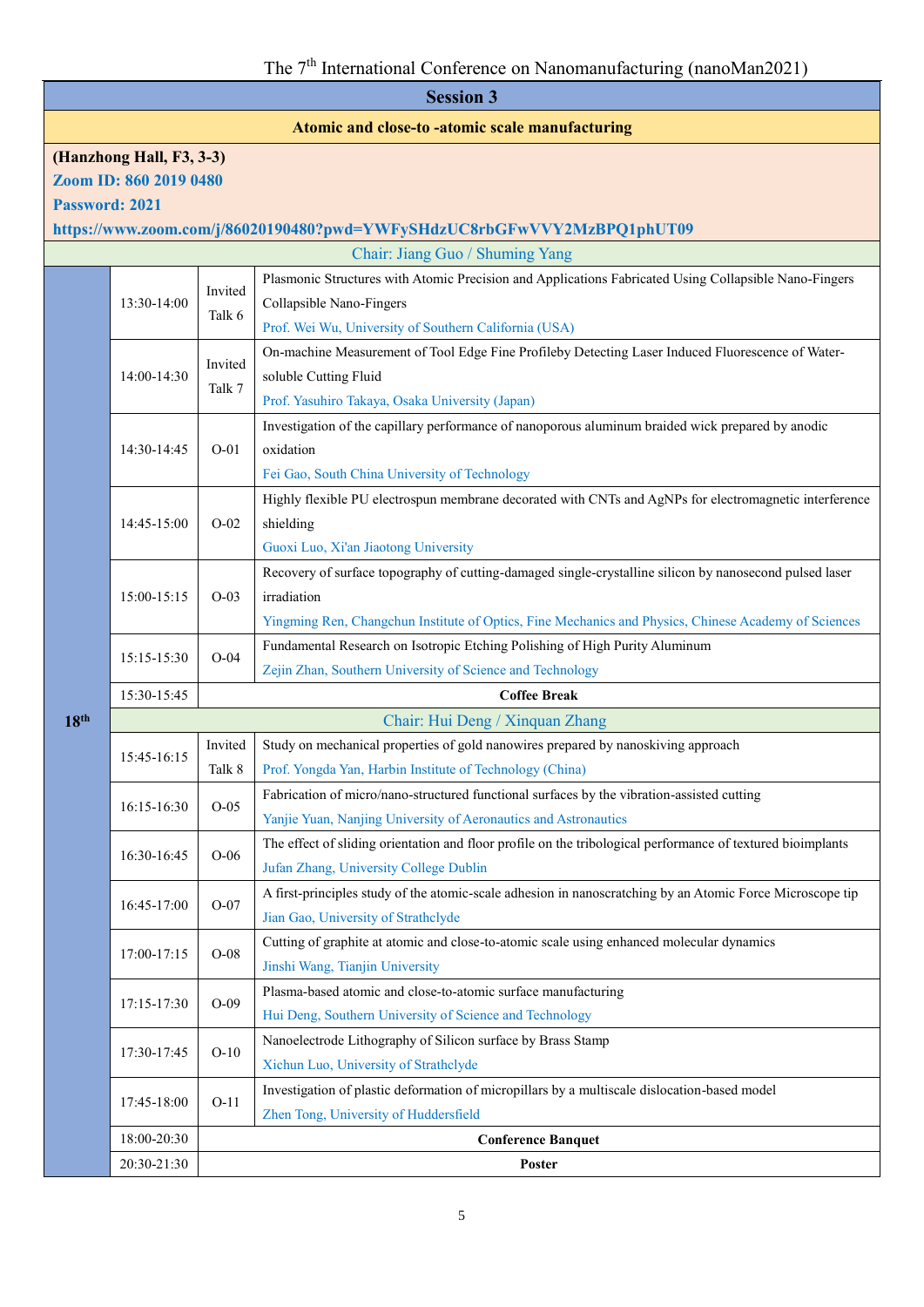#### **Numarical analysis and simulation**

#### **(Ankang Hall, F2, 2-3)**

**Zoom ID: 872 7287 7898**

**Password: 2021**

# **https://www.zoom.com/j/87272877898?pwd=NG8vUjROaThMQVlOa01aWFhHWU94UT09**

| Invited<br>Machine Learning-based Autostereoscopic Freeform Metrology<br>13:30-14:00<br>Talk 9<br>Prof. Benny Cheung, The Hong Kong Polytechnic University (China) |  |  |
|--------------------------------------------------------------------------------------------------------------------------------------------------------------------|--|--|
|                                                                                                                                                                    |  |  |
|                                                                                                                                                                    |  |  |
| Simulation of 5 DOF motion errors in the precision linear motion system<br>Invited                                                                                 |  |  |
| 14:00-14:30<br>Prof. Chun-Hong Park, Korea Institute of Machinery & Materials (South Korea)<br>Talk 10                                                             |  |  |
| Mechanics-Enabled Extreme Nanofabrication<br>$O-01$<br>14:30-14:45                                                                                                 |  |  |
| Yiqin Chen, Hunan University                                                                                                                                       |  |  |
| Study on tool mark-induced performance degradation in optical system: A simulation via unified field                                                               |  |  |
| $O-02$<br>tracing<br>14:45-15:00                                                                                                                                   |  |  |
| Ning Yan, Tianjin University                                                                                                                                       |  |  |
| Evaluation of the effect of diffusion layer thickness on electroformed micro structure precision using star                                                        |  |  |
| 15:00-15:15<br>$O-03$<br>patterns                                                                                                                                  |  |  |
| Honggang Zhang, University College Dublin                                                                                                                          |  |  |
| Charged Jet Behaviors and Ejection Modes for Near-Field Electrospinning<br>$O-04$                                                                                  |  |  |
| 15:15-15:30<br>Gaofeng Zheng, Xiamen University                                                                                                                    |  |  |
| 15:30-15:45<br><b>Coffee Break</b><br>19th                                                                                                                         |  |  |
|                                                                                                                                                                    |  |  |
| Chair: Wei Yuan / Yanlei Hu                                                                                                                                        |  |  |
| Invited<br>Nanosecond pulsed laser micromachining for surface functionalization                                                                                    |  |  |
| 15:45-16:15<br>Prof. Junjie Zhang, Harbin Institute of Technology (China)<br>Talk 11                                                                               |  |  |
| Research on Electrostatic Response Characteristics of Micro Initiator Based on MEMS Technology                                                                     |  |  |
| $O-05$<br>16:15-16:30<br>Ruizhen Xie, Shaanxi Institute of Applied Physical Chemistry                                                                              |  |  |
| Finite element simulation and experiments of nanosecond pulsed laser ablation of copper alloy foil                                                                 |  |  |
| 16:30-16:45<br>$O-06$<br>microstructures                                                                                                                           |  |  |
| Yujie Han, Harbin Institute of Technology                                                                                                                          |  |  |
| Theoretical Study of Factors Affecting the Effective Rake Angle of AFM Tips for Nanomachining                                                                      |  |  |
| $O-07$<br>Applications<br>16:45-17:00                                                                                                                              |  |  |
| Sameeh Baqain, Cardiff University                                                                                                                                  |  |  |
| Modeling and Design Analysis of a Deep Hole Internal Grinding Machine                                                                                              |  |  |
| $O-08$<br>17:00-17:15<br>Muhammad Jawad Ahmad, Dalian University of Technolog                                                                                      |  |  |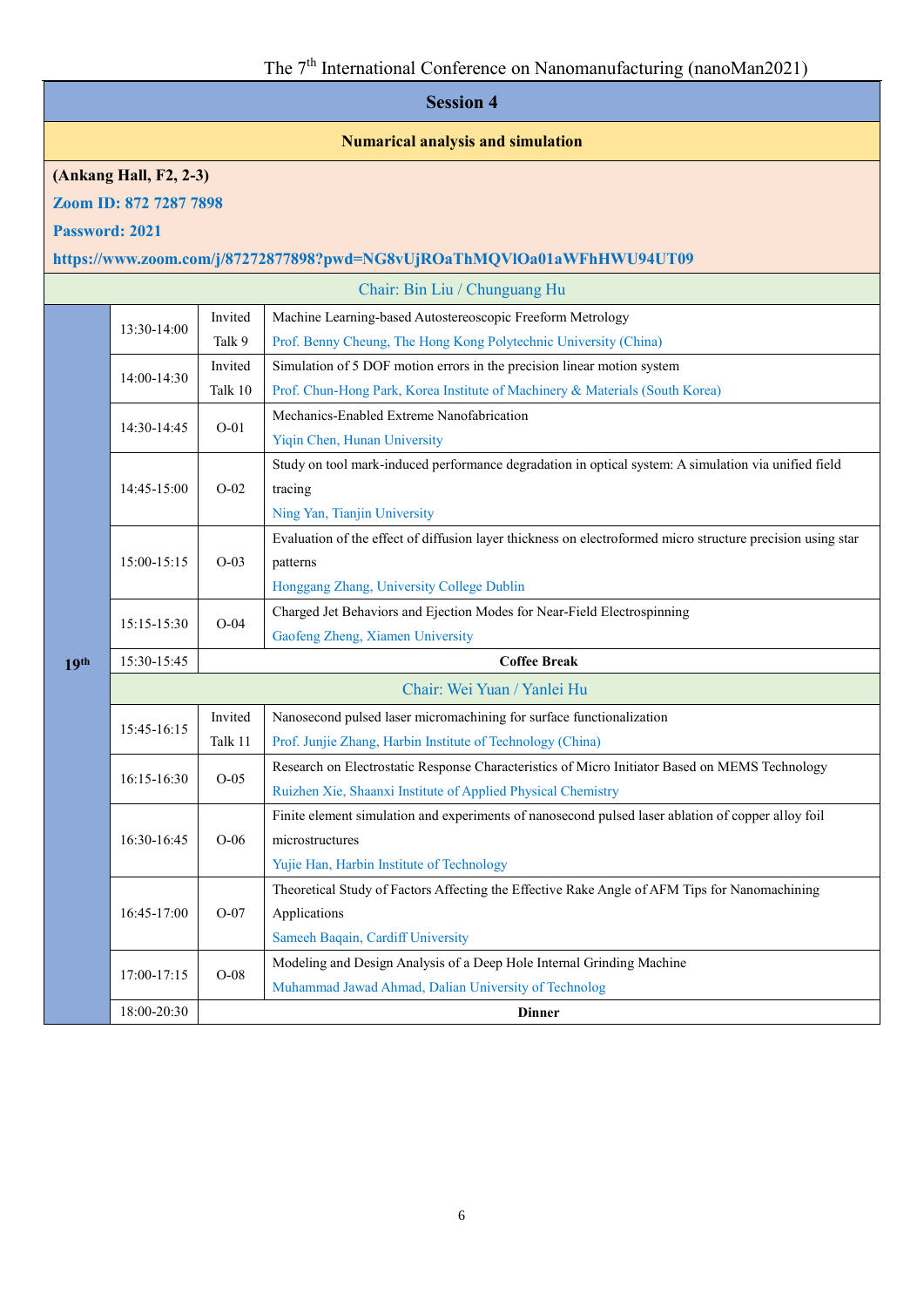#### **Measurement and characterization**

# **(Bayi Hall, F2, 2-7)**

**Zoom ID: 825 9951 2019**

**Password: 2021**

**19th**

# **https://www.zoom.com/j/82599512019?pwd=YXJLcSt1bG4weCthSkhXcjVsNThGdz09**

|                                    | Chair: Xuesong Han / Pengzhe Zhu    |                    |                                                                                                          |  |  |
|------------------------------------|-------------------------------------|--------------------|----------------------------------------------------------------------------------------------------------|--|--|
|                                    |                                     | Invited<br>Talk 12 | Superatomic Metal Clusters for Genetic Materials-Towards Atomic and Close-to-atomic Scale                |  |  |
|                                    | 13:30-14:00                         |                    | Manufacturing                                                                                            |  |  |
|                                    |                                     |                    | Prof. Zhixun Luo, Chinese Academy of Science (China)                                                     |  |  |
|                                    | 14:00-14:30                         | Invited            | Traceable and Accurate 3D Nanometrology                                                                  |  |  |
|                                    |                                     | Talk 13            | Dr. Gaoliang Dai, PTB (Germany)                                                                          |  |  |
|                                    | 14:30-14:45                         | $O-01$             | Design and Fabrication of Submicron Gaps for Au Nanofluid Enhanced Thermionic Emission Devices           |  |  |
|                                    |                                     |                    | Jian Lu, National Institute of Advanced Industrial Science and Technology (AIST), JAPAN                  |  |  |
|                                    | 14:45-15:00                         | $O-02$             | Development of a probe-type profiler for measurement of a micro cutting edge                             |  |  |
|                                    |                                     |                    | Bo Wen, Tohoku University                                                                                |  |  |
|                                    | 15:00-15:15                         | $O-03$             | An absolute surface encoder with a femtosecond laser and a planar scale grating of variable periods      |  |  |
|                                    |                                     |                    | Maehara Satoru, Tohoku University                                                                        |  |  |
|                                    | 15:15-15:30                         | $O-04$             | Measurement of the angle of a small prism by a mode-locked femtosecond laser autocollimator              |  |  |
|                                    |                                     |                    | Ikeda Kakeru, Tohoku University                                                                          |  |  |
| 15:30-15:45<br><b>Coffee Break</b> |                                     |                    |                                                                                                          |  |  |
|                                    | Chair: Tianfeng Zhou / Jixiang Yang |                    |                                                                                                          |  |  |
|                                    |                                     | Invited            | Challenge of nano optical technology beyond the diffraction limit for nano/micro manufacturing           |  |  |
|                                    | 15:45-16:15                         | Talk 14            | Prof. Satoru Takahashi, The University of Tokyo (Japan)                                                  |  |  |
|                                    | 16:15-16:30                         | $O-05$             | Telecentric stereo phase measurement deflectometry for optical elements quality control                  |  |  |
|                                    |                                     |                    | Yingmo Wang, Tianjin University                                                                          |  |  |
|                                    | 16:30-16:45                         | $O-06$             | A fiducial-aided artefact for the estimation of errors of a five-axis ultra-precision machine tools      |  |  |
|                                    |                                     |                    | Shixiang Wang, Fudan University                                                                          |  |  |
|                                    |                                     |                    | Interferometric measurement and alignment of optical surface based on spatial light modulator at oblique |  |  |
|                                    | 16:45-17:00                         | $O-07$             | incidence                                                                                                |  |  |
|                                    |                                     |                    | Zhen Zeng, Hubei University of Technology                                                                |  |  |
|                                    | 17:00-17:15                         | $O-08$             | Angle Measurement Based on a Mid-infrared Laser                                                          |  |  |
|                                    |                                     |                    | Hiraku Matsukuma, Tohoku University                                                                      |  |  |
|                                    | 17:15-17:30                         | $O-09$             | Angular Measurement Method Utilizing Second Harmonic Generation                                          |  |  |
|                                    |                                     |                    | Wijayanti Dwi Astuti, Tohoku University                                                                  |  |  |
|                                    |                                     |                    | Uncertainty analysis of roundness measurement of a small cylinder based on the stitching linear-scan     |  |  |
|                                    | 17:30-17:45                         | $O-10$             | method                                                                                                   |  |  |
|                                    |                                     |                    | Qiaolin Li, Tohoku University                                                                            |  |  |
|                                    | 17:45-18:00                         | $O-11$             | The model of angular measurement based on second harmonic generation                                     |  |  |
|                                    |                                     |                    | Kuangyi Li, Tohoku University                                                                            |  |  |
|                                    | 18:00-20:30                         |                    | <b>Dinner</b>                                                                                            |  |  |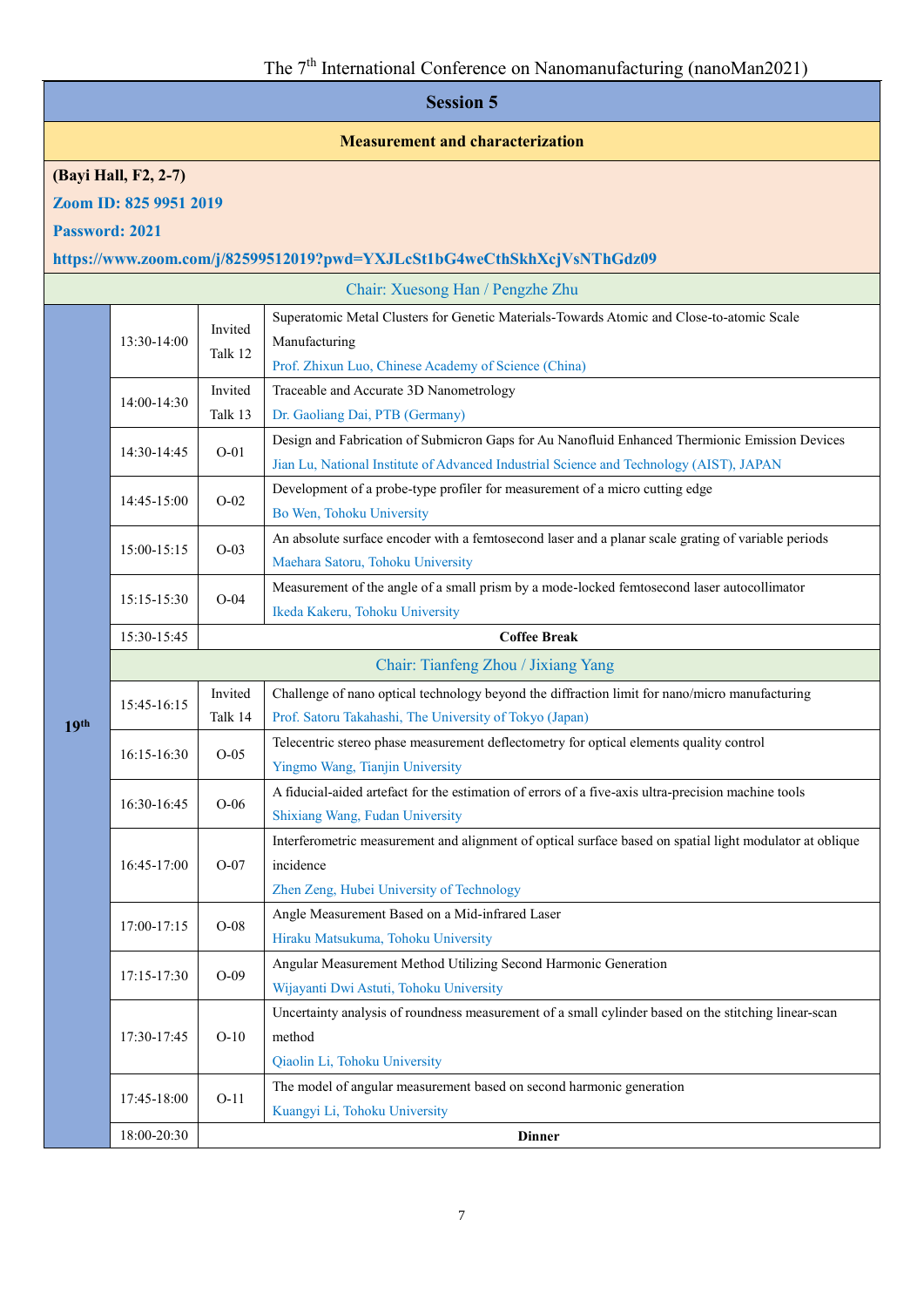# **Advanced manufacturing and equipment**

# **(Hanzhong Hall, F3, 3-3)**

**Zoom ID: 860 2019 0480**

**Password: 2021**

**https://www.zoom.com/j/86020190480?pwd=YWFySHdzUC8rbGFwVVY2MzBPQ1phUT09**

|                  |             |         | Chair: Jining Sun / Guolong Zhao                                                                 |
|------------------|-------------|---------|--------------------------------------------------------------------------------------------------|
|                  | 13:30-14:00 | Invited | Key technologies and applications of Miniaturized White Light Interferometry                     |
|                  |             | Talk 15 | Prof. Xiaodong Zhang, Tianjin University (China)                                                 |
|                  | 14:00-14:30 | Invited | Scalable optical design for extremely large space Telescopes                                     |
|                  |             | Talk 16 | Prof. Daewook Kim, The University of Arizona (USA)                                               |
|                  | 14:30-14:45 | $O-01$  | Crystal orientation effect on surface generation in nano-cutting of soft metal tin               |
|                  |             |         | Zhifu Xue, Tianjin University                                                                    |
|                  | 14:45-15:00 | $O-02$  | Study on polishing damage Mechanism of Lutetium Oxide Crystal                                    |
|                  |             |         | Yuzhu Li, Tianjin University                                                                     |
|                  |             |         | Effect of Cracks on Heat Response Characteristic of Ni-Cr Micro-heater                           |
|                  | 15:00-15:15 | $O-03$  | Wei Liu, Shaanxi Institute of Applied Physical Chemistry                                         |
|                  |             | $O-04$  | Research on Nano-cutting Mechanism of Cerium-La Alloy                                            |
|                  | 15:15-15:30 |         | Chenyu Zhao, Tianjin University                                                                  |
|                  | 15:30-15:45 |         | <b>Coffee Break</b>                                                                              |
|                  |             |         | Chair: Zongwei Xu / Yuanliu Chen                                                                 |
|                  |             | Invited | Nano-probe for the measurement of structured surface fabrication                                 |
|                  | 15:45-16:15 | Talk 17 | Prof. Shuming Yang, Xi'an Jiaotong University (China)                                            |
| 19 <sup>th</sup> | 16:15-16:30 | $O-05$  | Metal micromesh based electrode for flexible energy storage devices                              |
|                  |             |         | Guanhua Zhang, Hunan University                                                                  |
|                  | 16:30-16:45 | $O-06$  | Image enhancement method for arc welding process monitoring in the presence of strong arc light  |
|                  |             |         | interference                                                                                     |
|                  |             |         | Xinxin He, Tianjin University of Technology                                                      |
|                  |             | $O-07$  | Study on surface evolution and subsurface damage in novel fixed abrasive lapping of hard brittle |
|                  | 16:45-17:00 |         | materials                                                                                        |
|                  |             |         | Zhongchen Cao, Tianjin University                                                                |
|                  | 17:00-17:15 | $O-08$  | A Novel Ultrasonic Bonding Transducer With Longitudinal And Lateral Operating Modes              |
|                  |             |         | Zitian Chen, Harbin Institute of Technology, Shenzhen                                            |
|                  | 17:15-17:30 | $O-09$  | An experimental study on the milling performance of a new PCD micro ball-end mill                |
|                  |             |         | Yuchao Du, Beijing Institute of Technology                                                       |
|                  | 17:30-17:45 | $O-10$  | Study on ultra-smooth finishing of lutetium oxide single crystal using plasma-assisted polishing |
|                  |             |         | Peng Lyu, Tianjin University                                                                     |
|                  | 17:45-18:00 | $O-11$  | Experimental Research on Ultrasonic Vibration Precision Turning Titanium Matrix Composite        |
|                  |             |         | Dazhen Wang, JiMei University                                                                    |
|                  | 18:00-20:30 |         | <b>Dinner</b>                                                                                    |